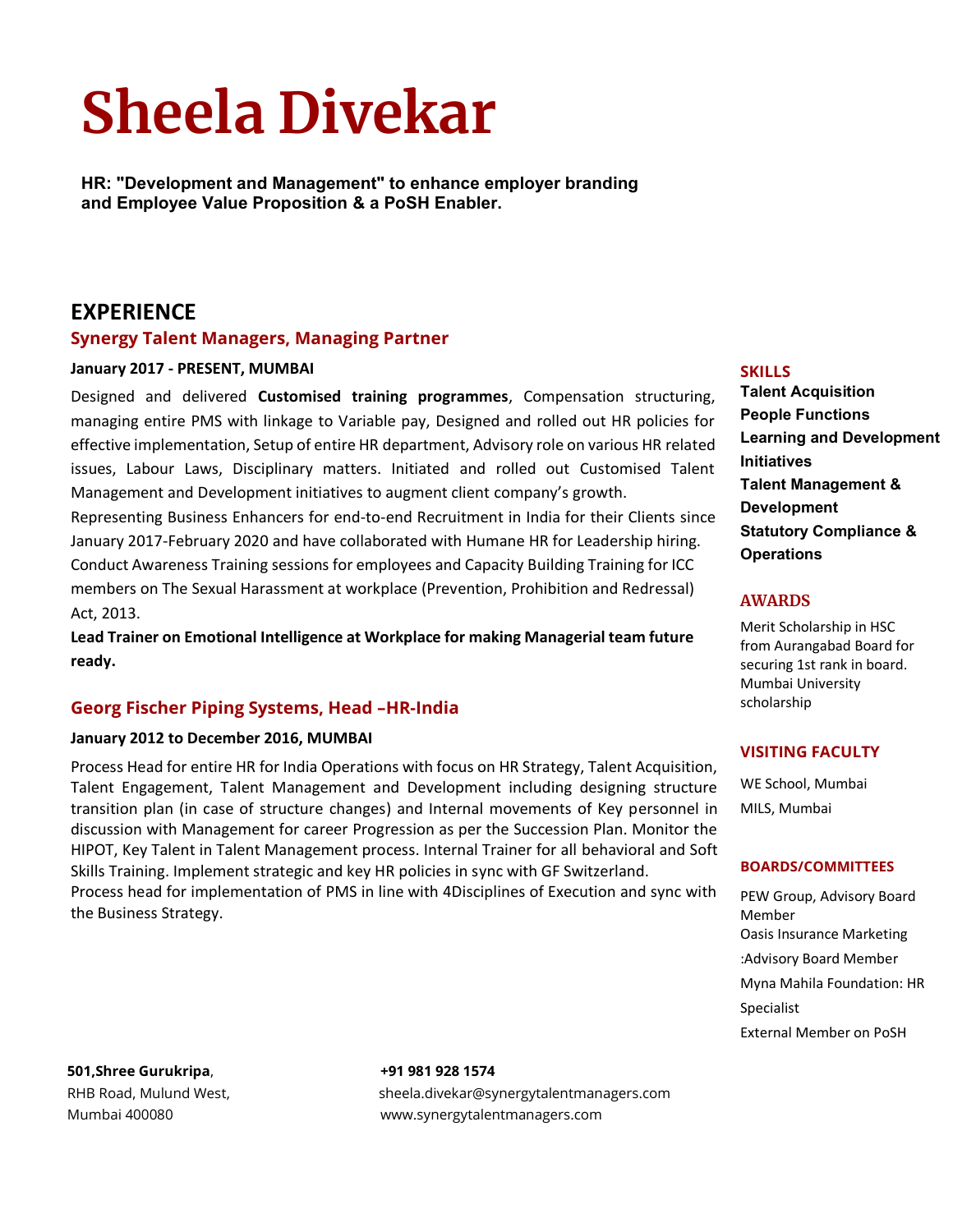## **Business Enhancers**

#### **June 2010-August 2011 Dubai/ MUMBAI**

Manage entire Recruitment for the clients in middle management and senior level roles with 80-85% closure ration within the given TAT for the role.

# **Matrix Laboratories, Sr Manager-HR**

#### **November 2007 – March 2010, HYDERABAD**

Responsible for the Talent Acquisition of Formulations R&D Centre. Responsible for Industry Academia interface and Campus Hiring. Responsible for Induction Training for Staff and above category. Worked with line managers to ensure that their deliverables are designed and documented as a part of the KRA setting exercise. Given support from HR front to ensure deliverables are m and to meet long term business requirements. Part of a team that created the SMART program (S=Specific, M=Measurable, A=Attainable, R=Relevant, T=Time Bound), a continuous performance review and appraisal system. Department wise Coordination and Setting up of KRA for junior, middle and senior level positions, Road shows for Roll out of PMS Sessions for all employees and was an interface in educating the appraiser about the role in an appraisal session. Prepare SOP's for various HR processes. Coordination and maintenance of IDP's for behavioral and technical programmes. Employee Satisfaction Survey .Part of Great places to work employee satisfaction survey.

# **Mascon Global, Sr Consultant –South**

#### **November 2004-November 2007, MUMBAI/HYDERABAD**

Talent Acquisition specialist focusing on Pharmaceutical, Hospitality and Manufacturing Industry. Sourcing, Screening and short listing of CV's pertaining to the requirements of the organization.

# **Ross D'silva and Associates, Consultant-Mumbai**

#### **September 2001-November 2004**

Responsible for exclusive Headhunting mandates for senior level with focus on leadership roles and critical mandates.

# **Glaxo India, Asst Manager HR**

#### **February 2000-August 2001, MUMBAI**

Responsible for the Plant Welfare and Statutory Compliances. Instrumental in assisting the HR team implementing the VRS for the Worli plant. OD interventions and Employee Engagement initiatives at Worli Plant to assimilate the cultural change that took place in Glaxo Smithkline merger in 2001.

**501,Shree Gurukripa**, **+91 981 928 1574**

RHB Road, Mulund West, sheela.divekar@synergytalentmanagers.com Mumbai 400080 www.synergytalentmanagers.com

Committee: **Mentioned below.**

# **CLIENTS**

**VT Corporation, PEW Group, MTNL, India Post, Quanical, Eximous Ventures, Western Equipment's, L&T (E&A Division),BPCL,SYHR**

#### **COMPETENCIES**

Networking Skills for Talent Acquisition Perseverance and Proactive nature Passion to complete the Assignment.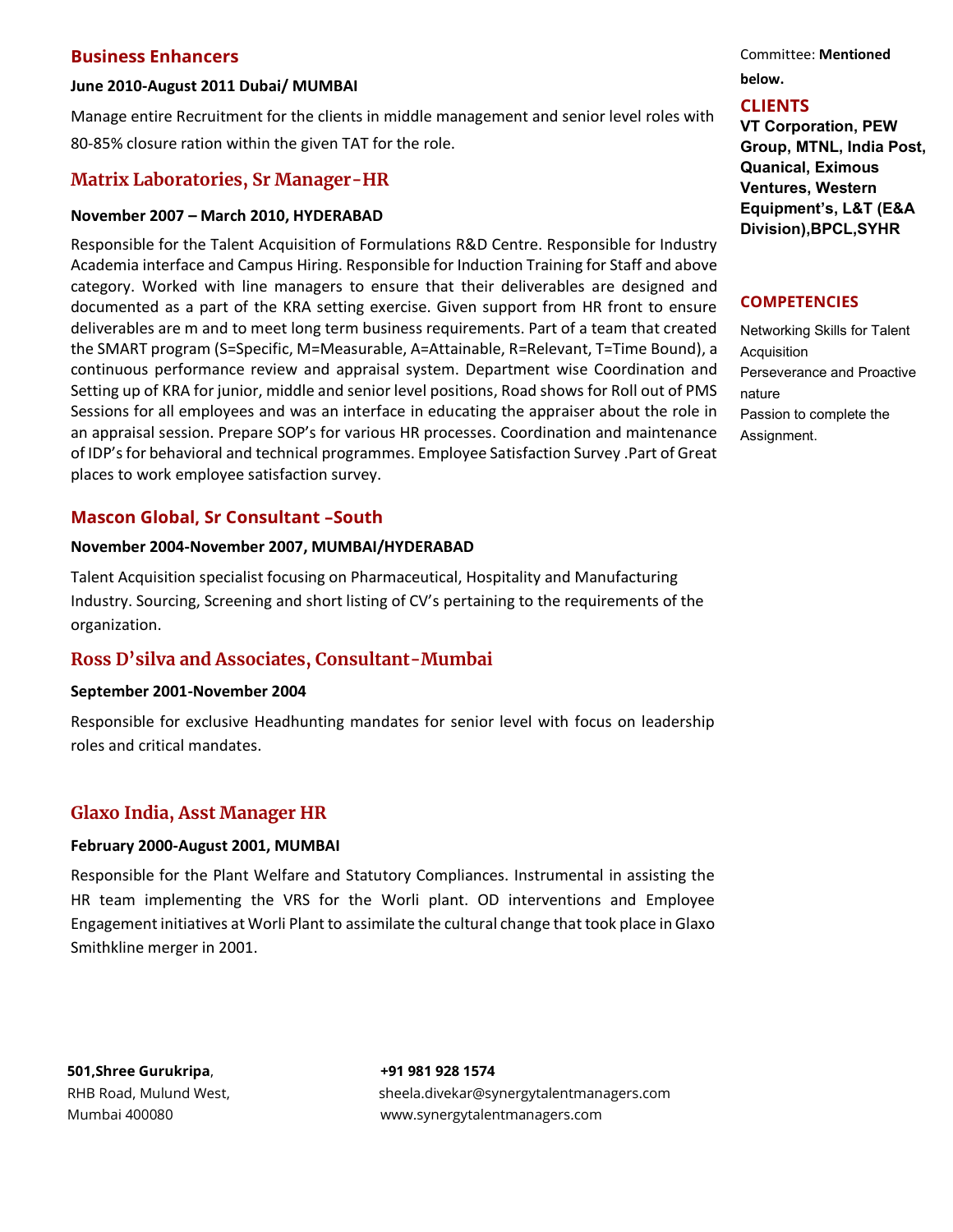# **Voltas, Executive– HR**

#### **February 1998 – March 1999, MUMBAI**

Responsible for the Service Centre HR Operations. Instrumental in implementing OD intervention via Project "Operation Star programme" of Voltas which required penetration in the customer base to analyse the various incentives and training to be provided to the frontline staff. Developed and rolled out various training programmes for Staff category.

#### **Apcotex Lattices, Executive– HR**

#### **July 1996 - July 1997, MUMBAI**

Responsible for Plant HR operations at Taloja, near Mumbai. An in-house certified trainer for conducting training programmes for Supervisory and Managerial Staff. HR Interface for Talent Acquisition and Onboarding formalities. Coordination and maintenance of IDP's for behavioral and technical programmes. Representative from HR side on the editorial team for In-house magazine. Statutory Compliance & Operations. Ensure the compliance to statutory requirements as per the shops & establishments acts of the State and Central Government, PF, Gratuity, ESIC. Liaison with Government officials for licenses and compliance of statutory requirement.

#### **EDUCATION**

#### **Maharashtra Institute of Labour Studies, Masters in Labour Studies**

June 1994 – June 1996, MUMBAI

#### **Aurangabad University, Bachelor of Commerce**

June 1991- June 1994, MUMBAI

#### **BOARDS AND COMMITTEES**

**PEW Group, Advisory Board Member BPCL , External Member on PoSH Committee Hy-Tech Engineers Pvt Ltd on PoSH Committee PEW Group, External Member on PoSH Committee Finicity Group, External Member on PoSH Committee. Welspun One,External Member on PoSH Committee Quantum Corporate Healthcare ,External Member on PoSH Committee.**

**501,Shree Gurukripa**, **+91 981 928 1574**

RHB Road, Mulund West, sheela.divekar@synergytalentmanagers.com Mumbai 400080 www.synergytalentmanagers.com